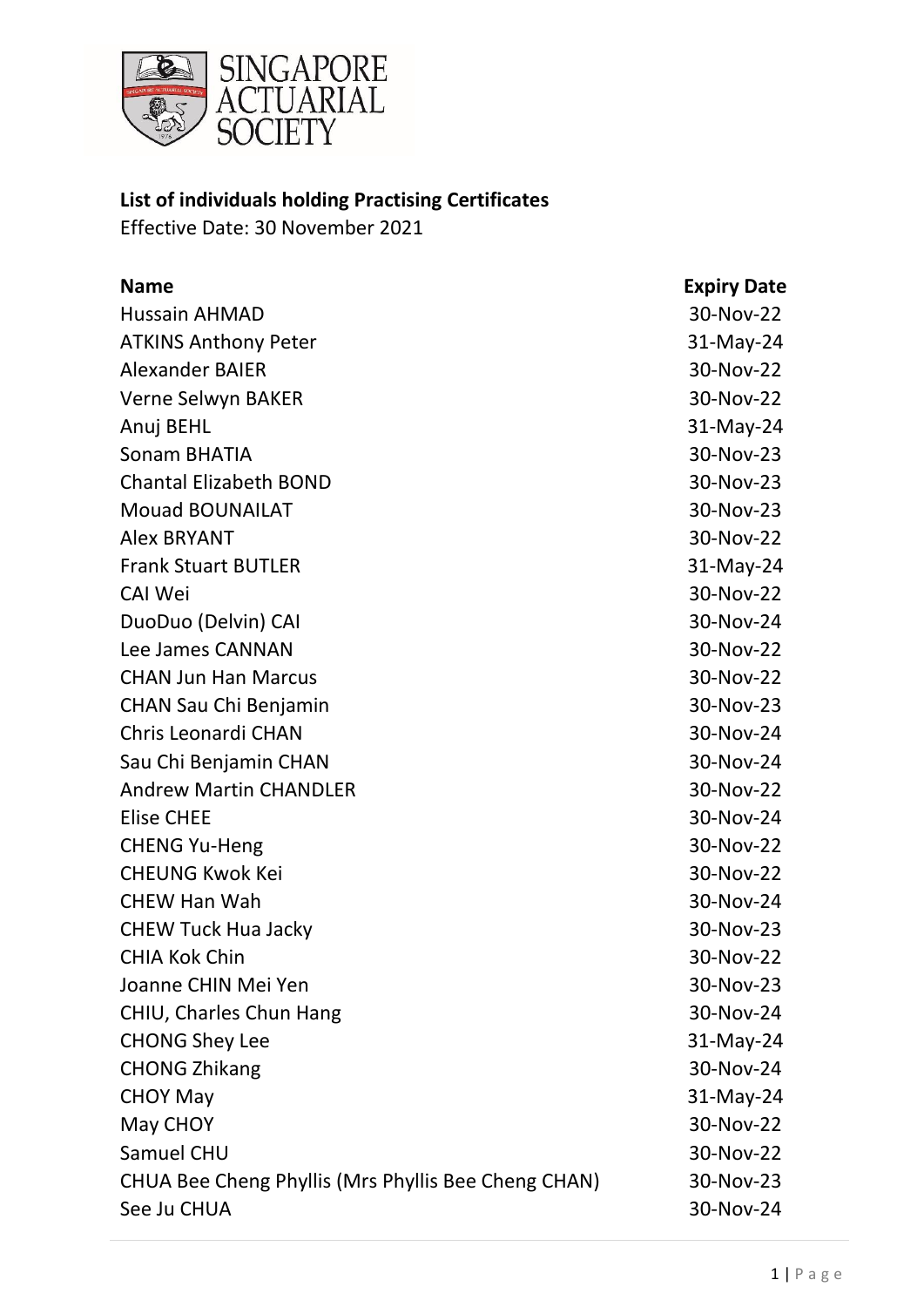

| <b>Name</b>                      | <b>Expiry Date</b> |
|----------------------------------|--------------------|
| <b>CHUNG Wai Shing</b>           | 30-Nov-23          |
| <b>CHYE Pang Hsiang</b>          | 30-Nov-23          |
| <b>Neil COSTA</b>                | 30-Nov-23          |
| <b>CUI Yanhua</b>                | 30-Nov-23          |
| <b>CUSCITO Ryan Joseph</b>       | 30-Nov-23          |
| Mehul Gunvantrai DAVE            | 30-Nov-24          |
| <b>Christophe DELELIS-FANIEN</b> | 30-Nov-23          |
| <b>Francis DEVLIN</b>            | 30-Nov-23          |
| James Graham Malcolm DOW         | 30-Nov-22          |
| Neha Deva DUTT                   | 30-Nov-22          |
| ER Wee Jian                      | 31-May-24          |
| Felicia ER Mei Shern             | 30-Nov-23          |
| <b>EVES Michael John</b>         | 30-Nov-23          |
| <b>Marit Olsbo Holen FRIISO</b>  | 30-Nov-23          |
| Daniela COLLIS                   | 30-Nov-24          |
| <b>GAN Ching Siang</b>           | 30-Nov-23          |
| <b>Valerie GILLES-COEUR</b>      | 30-Nov-23          |
| <b>GOH Jio Young</b>             | 31-May-24          |
| <b>GOH Ser Kee</b>               | 30-Nov-22          |
| Michael GOODWIN                  | 30-Nov-23          |
| <b>Akash GUPTA</b>               | 31-May-24          |
| <b>Rishabh GUPTA</b>             | 30-Nov-23          |
| <b>Mark HART</b>                 | 30-Nov-24          |
| <b>Alex HENDERSON</b>            | 30-Nov-22          |
| HO Bing Kun                      | 30-Nov-23          |
| HO Pui Ming                      | 30-Nov-23          |
| <b>Richard William HOLLOWAY</b>  | 31-May-24          |
| <b>HUANG Bo</b>                  | 30-Nov-23          |
| <b>HUANG Chuxin Esther</b>       | 30-Nov-24          |
| Peter HUANG Po Jen               | 30-Nov-23          |
| <b>HUI Wai Man</b>               | 30-Nov-23          |
| <b>HUYNH Ly Duyen</b>            | 30-Nov-22          |
| <b>HWANG Yu-Shan</b>             | 30-Nov-23          |
| Allen JUANG                      | 30-Nov-23          |
| <b>JV PRASAD</b>                 | 30-Nov-23          |
| Kai KAUFHOLD                     | 30-Nov-24          |
| Lars Anders Roland KLINGBERG     | 30-Nov-22          |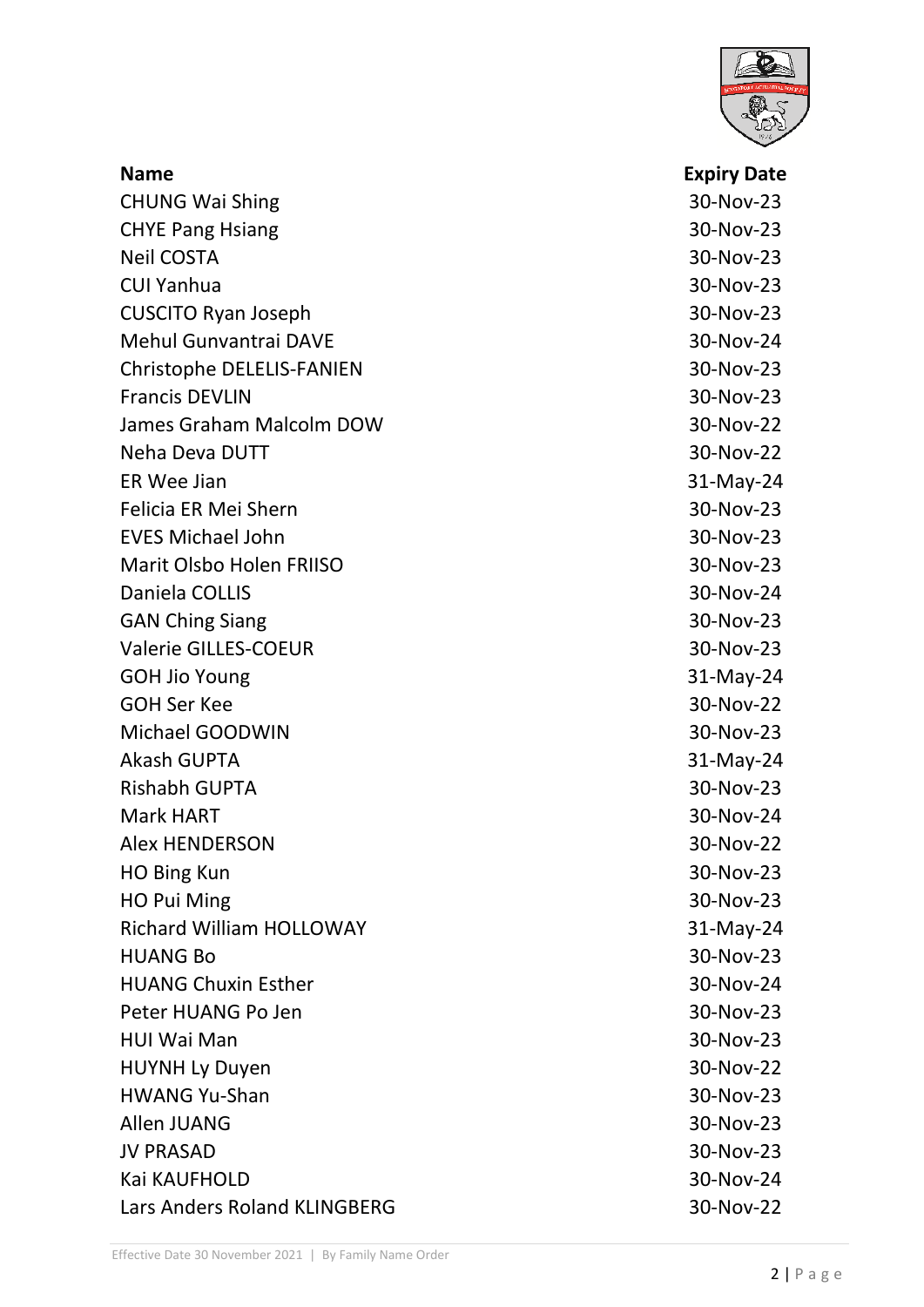

| <b>Name</b>                 | <b>Expiry Date</b> |
|-----------------------------|--------------------|
| <b>KOH Soo Wee</b>          | $31$ -May-24       |
| <b>KOK Chan Wai</b>         | 30-Nov-23          |
| <b>KOK Ern</b>              | 31-May-24          |
| <b>KONG Kit Kwan</b>        | 30-Nov-23          |
| <b>KUEK Chin Fong</b>       | 30-Nov-22          |
| Mudit Bharat Ji KUMAR       | $31$ -May-24       |
| Sivaraman KUMAR             | 30-Nov-23          |
| LAI Wan Fung                | 30-Nov-23          |
| <b>Simon LAMBERT</b>        | 30-Nov-23          |
| LAU Ngok Wai Jeremy         | $31$ -May-24       |
| <b>LAU Sok Hoon</b>         | 31-May-24          |
| LAW Hoi Keung               | 31-May-24          |
| Harry LEE Chun Foong        | 30-Nov-22          |
| <b>LEE Hoi Ming</b>         | 30-Nov-23          |
| <b>LEE Wen Yee</b>          | 30-Nov-22          |
| Louis Lok Yee LEE           | 30-Nov-24          |
| Seung-Won LEE               | 30-Nov-23          |
| <b>LEUNG Wai Ying</b>       | $31-May-24$        |
| Eric LEW Han Soo            | 30-Nov-22          |
| <b>LIANG Qian</b>           | 31-May-24          |
| <b>LIAUW Lee Jiat</b>       | 30-Nov-22          |
| <b>LIM Kheng Ghee</b>       | 30-Nov-23          |
| Mark LIM Wee Seong          | 30-Nov-24          |
| <b>LIN Anging</b>           | 30-Nov-23          |
| LIN Rui                     | 30-Nov-23          |
| LIN Wah Man                 | 30-Nov-24          |
| LO Pui Yan                  | 30-Nov-24          |
| LOKE Chun Wai               | 30-Nov-23          |
| <b>LUANG How Yong</b>       | 30-Nov-23          |
| LUO Sha                     | 30-Nov-24          |
| Darren Kok Wye MA           | 30-Nov-24          |
| <b>Matthew John MAGUIRE</b> | 30-Nov-22          |
| David MANEVAL               | $31-May-24$        |
| <b>Stefan Anton MÄNNLE</b>  | 30-Nov-24          |
| Sipika Tandon MATHUR        | 30-Nov-24          |
| <b>MEHRA Alap Rajeev</b>    | 30-Nov-23          |
| <b>Paul Martin MELODY</b>   | 30-Nov-22          |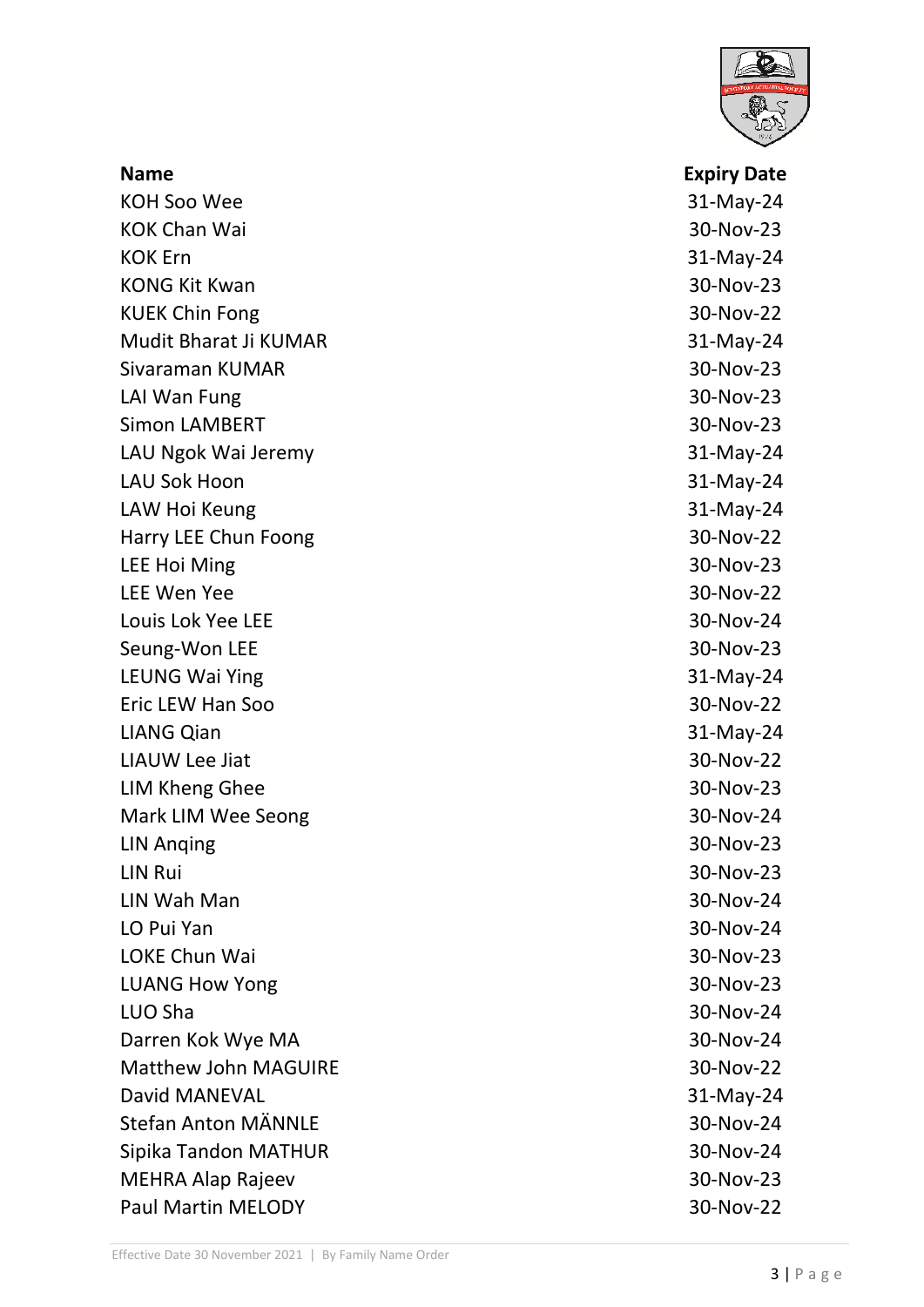

| <b>Name</b>                  | <b>Expiry Date</b> |
|------------------------------|--------------------|
| <b>Jimmy MOLYNEUX</b>        | 30-Nov-23          |
| <b>Thomas MORFETT</b>        | 30-Nov-23          |
| <b>Anthony Philip NEWMAN</b> | 30-Nov-22          |
| Judy NG Wai Yan              | 30-Nov-23          |
| <b>ONG Zhi Qiang Denis</b>   | 30-Nov-24          |
| Anne PAN                     | 30-Nov-22          |
| <b>Asad PERVAIZ</b>          | 30-Nov-23          |
| <b>Ngoc Hung PHAN</b>        | 31-May-24          |
| PHUA Xi Kun                  | 30-Nov-22          |
| Jimmy Mo-Him POON            | 30-Nov-24          |
| <b>Guillaume POULET</b>      | 30-Nov-23          |
| <b>Mark PRICHARD</b>         | $31-May-24$        |
| <b>QUAH Khai Yan</b>         | 30-Nov-24          |
| <b>Gerhard QUARG</b>         | 30-Nov-22          |
| Dr Alfred ROHS               | 30-Nov-23          |
| Benjamin ROOT                | 30-Nov-22          |
| Keerti Vaibhav SETHIA        | 30-Nov-22          |
| SEW Ling Hwee, Linda         | 30-Nov-22          |
| <b>Hitesh Motichand SHAH</b> | 30-Nov-22          |
| <b>Rick SHAW</b>             | 30-Nov-23          |
| <b>Eduard Simon SIAUW</b>    | 30-Nov-22          |
| SIM Lee Yung                 | 30-Nov-23          |
| Kristina SKUTLABERG          | 30-Nov-23          |
| SO Lee Hong                  | 31-May-24          |
| David STEBBING               | 30-Nov-24          |
| Jessica SUM Yee June         | 30-Nov-23          |
| John TAN Teng Ching          | 30-Nov-22          |
| <b>TAN Eng Yau</b>           | 30-Nov-23          |
| <b>TAN Jian</b>              | 30-Nov-24          |
| <b>TAN Quanyie</b>           | 30-Nov-22          |
| <b>TAN Yen Ni</b>            | 30-Nov-22          |
| TAN Yong Zhi Clint           | 30-Nov-24          |
| <b>TAN Yuting Stella</b>     | 30-Nov-23          |
| Jeremy TAY Kian Ann          | 30-Nov-22          |
| <b>TEO Lay Hui</b>           | 31-May-24          |
| Jacqueline THONG Chon Yee    | 30-Nov-24          |
| Matthew Kung-Chuong TIONG    | 30-Nov-23          |